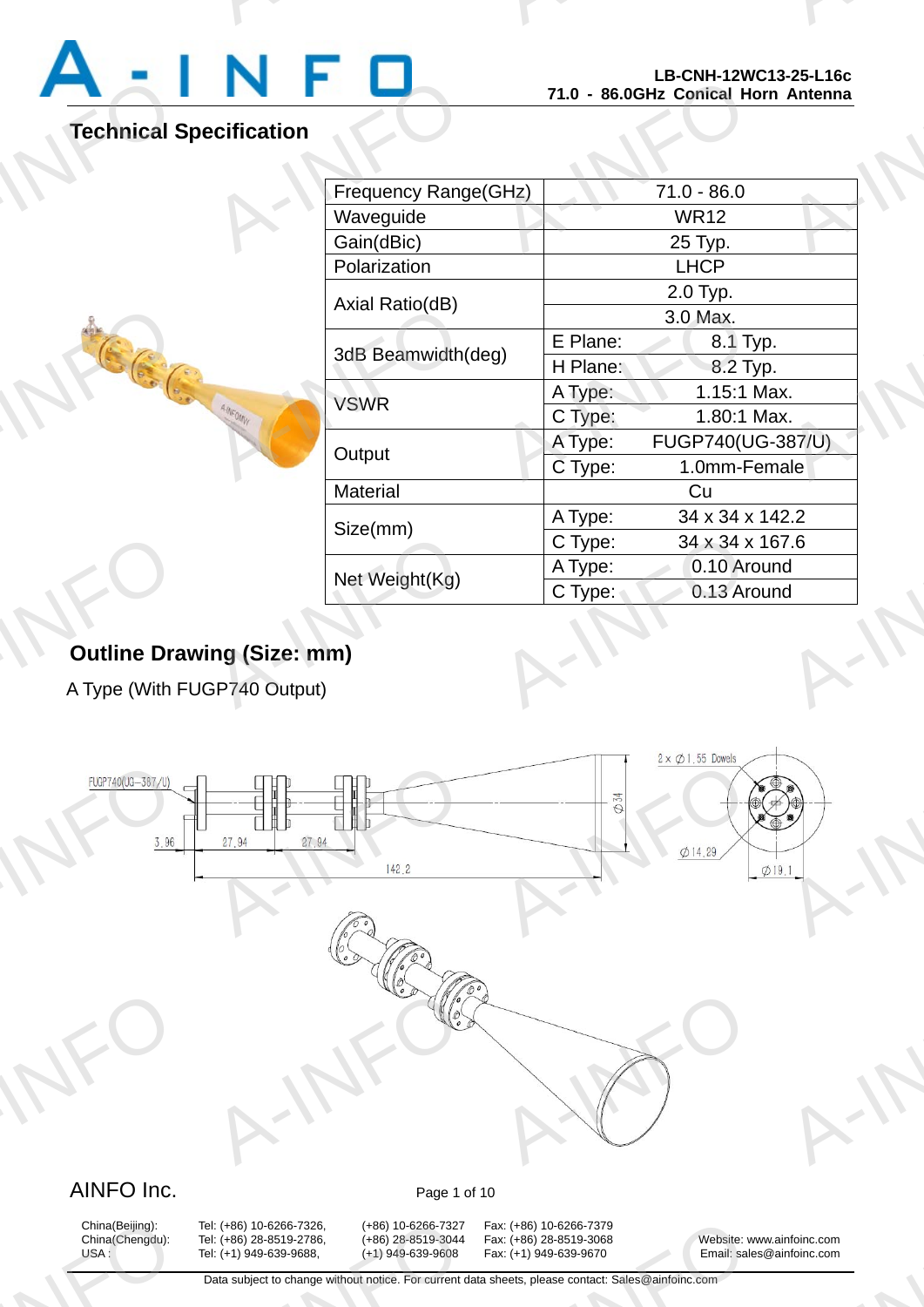

A-INFO

A-INFO

A-INFORMATION CONTINUES.

### C Type (With 1.0mm-Female Output)



A-INFORMATION CONTINUES.





# **Flange Drawing (Size: mm)** Flange Dra Note: Mary 1999

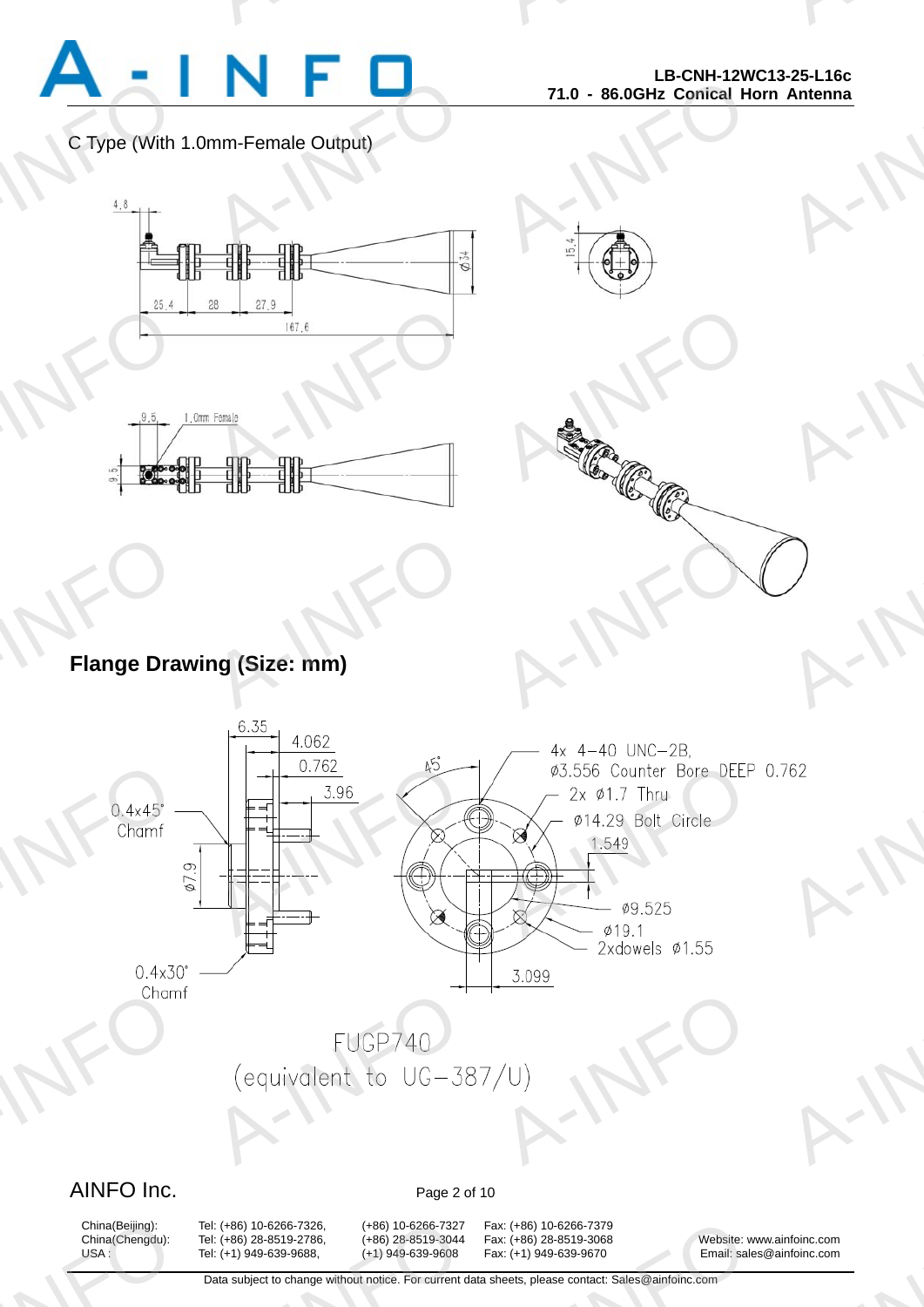# Test Result<br>1. Gain<br>2

A-INFORMATION CONTINUES.

A-INFO

A-INFO

A-INFO

A-INFORMATION CONTINUES.





**2. Axial Ratio** 



## AINFO Inc. Page 3 of 10

China(Beijing):<br>China(Chengdu):<br>USA :

A: (+86) 10-6266-7326, (+86) 10-6266-7327<br>A: (+86) 28-8519-2786, (+86) 28-8519-3044<br>A: (+1) 949-639-9688, (+1) 949-639-9608<br>Data subject to change without notice. For current d

China(Beijing): Tel: (+86) 10-6266-7326, (+86) 10-6266-7327 Fax: (+86) 10-6266-7379 x: (+86) 10-6266-7379<br>x: (+86) 28-8519-3068<br>x: (+1) 949-639-9670 Email: sale<br>heets, please contact: Sales@ainfoinc.com

China(Chengdu): Tel: (+86) 28-8519-2786, (+86) 28-8519-3044 Fax: (+86) 28-8519-3068 Website: www.ainfoinc.com USA : Tel: (+1) 949-639-9688, (+1) 949-639-9608 Fax: (+1) 949-639-9670 Email: sales@ainfoinc.com infoinc.com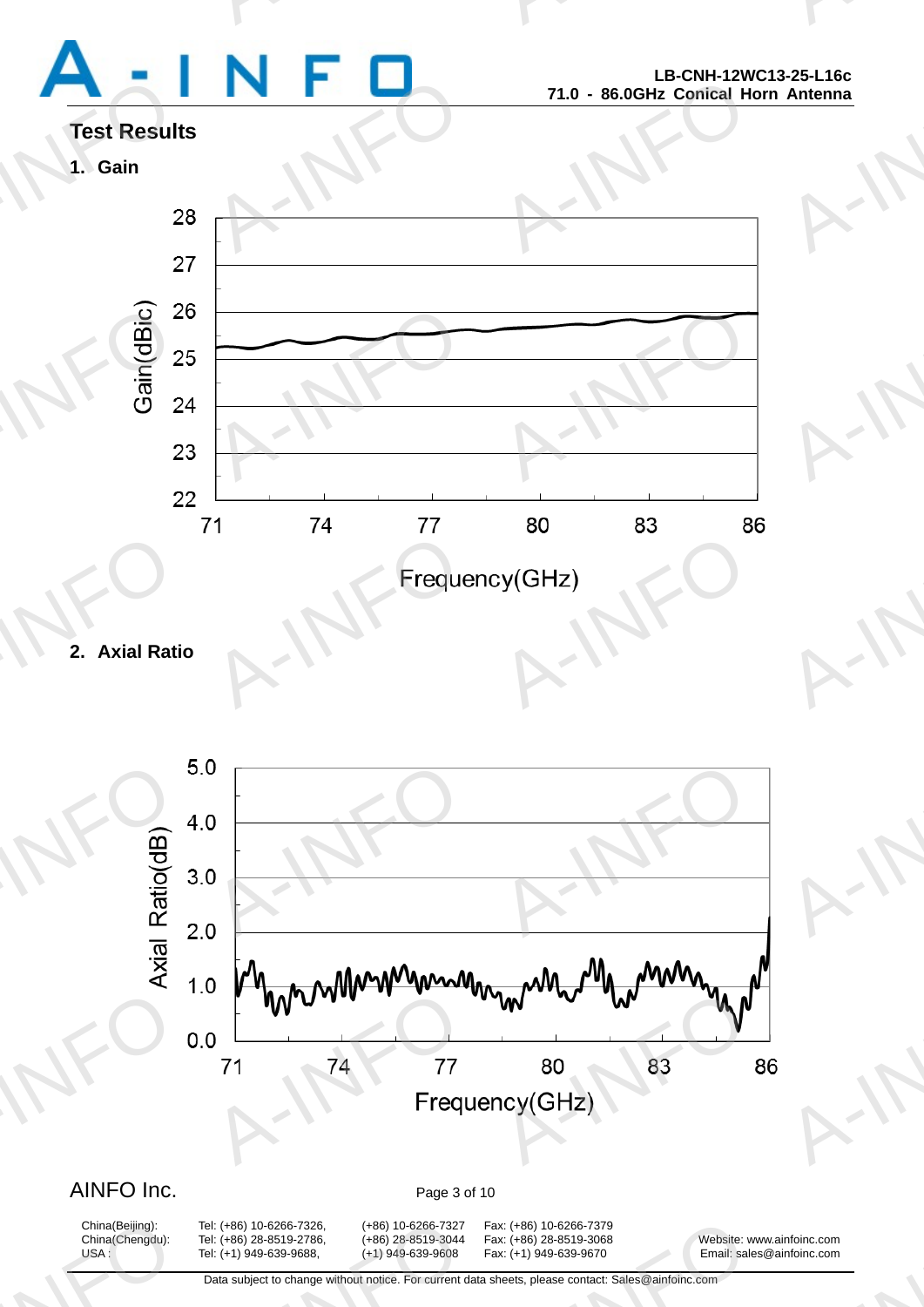

A-INFO

A-INFORMATION CONTINUES.

### **3. VSWR\_A Type**



**VSWR\_C Type** 



## AINFO Inc. Page 4 of 10

China(Beijing):<br>China(Chengdu):<br>USA :

A: (+86) 10-6266-7326, (+86) 10-6266-7327<br>A: (+86) 28-8519-2786, (+86) 28-8519-3044<br>A: (+1) 949-639-9688, (+1) 949-639-9608<br>Data subject to change without notice. For current d

China(Beijing): Tel: (+86) 10-6266-7326, (+86) 10-6266-7327 Fax: (+86) 10-6266-7379

x: (+86) 10-6266-7379<br>x: (+86) 28-8519-3068<br>x: (+1) 949-639-9670 Email: sale<br>heets, please contact: Sales@ainfoinc.com

China(Chengdu): Tel: (+86) 28-8519-2786, (+86) 28-8519-3044 Fax: (+86) 28-8519-3068 Website: www.ainfoinc.com USA : Tel: (+1) 949-639-9688, (+1) 949-639-9608 Fax: (+1) 949-639-9670 Email: sales@ainfoinc.com infoinc.com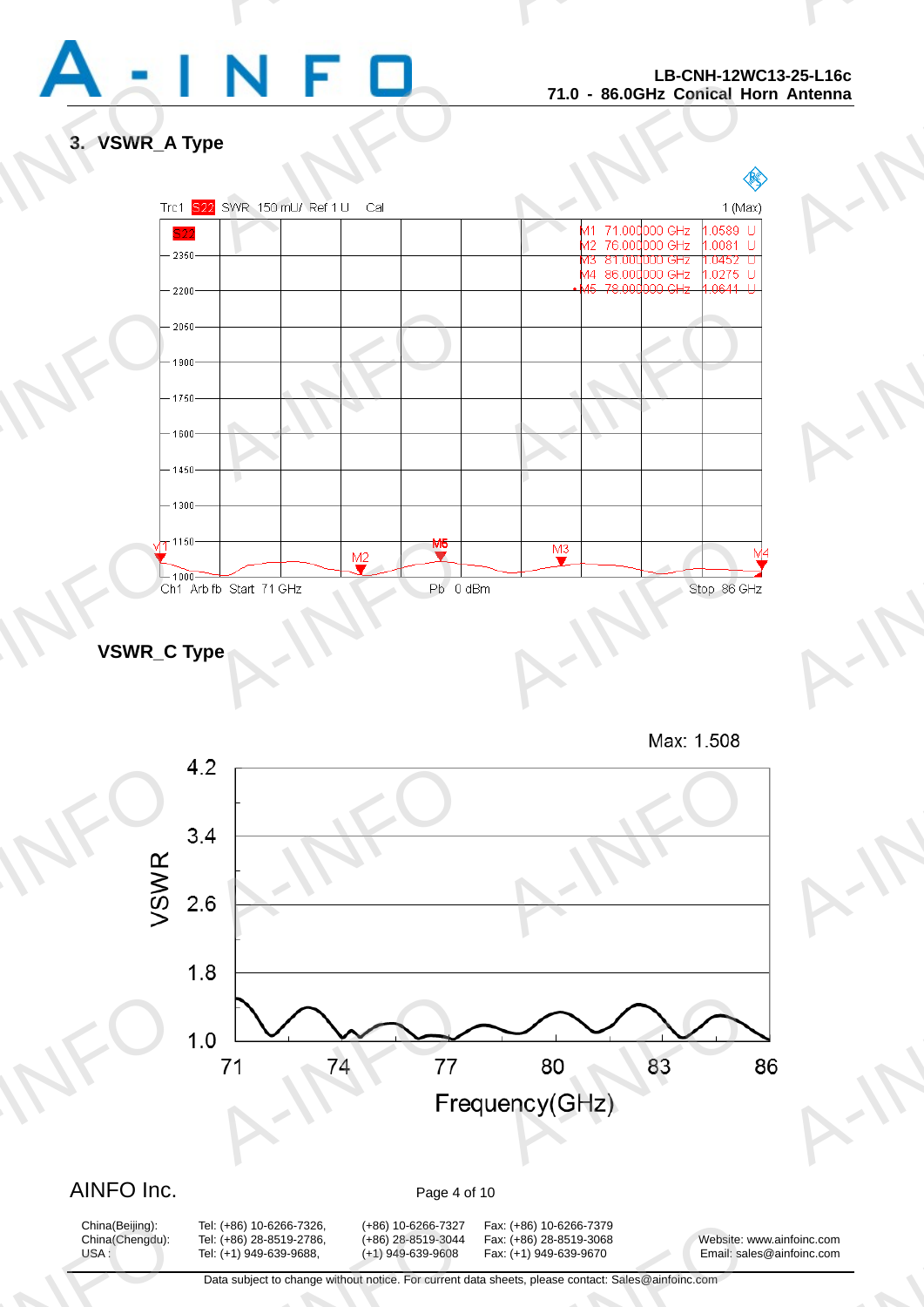

### **LB-CNH-12WC13-25-L16c 71.0 - 86.0GHz Conical Horn Antenna**

A-INFO

A-INFORMATION CONTINUES.







# AINFO Inc. Page 5 of 10

China(Beijing):<br>China(Chengdu):<br>USA :

China(Beijing): Tel: (+86) 10-6266-7326, (+86) 10-6266-7327 Fax: (+86) 10-6266-7379

A: (+86) 10-6266-7326, (+86) 10-6266-7327<br>A: (+86) 28-8519-2786, (+86) 28-8519-3044<br>A: (+1) 949-639-9688, (+1) 949-639-9608<br>Data subject to change without notice. For current d

x: (+86) 10-6266-7379<br>x: (+86) 28-8519-3068<br>x: (+1) 949-639-9670 Email: sale<br>heets, please contact: Sales@ainfoinc.com

China(Chengdu): Tel: (+86) 28-8519-2786, (+86) 28-8519-3044 Fax: (+86) 28-8519-3068 Website: www.ainfoinc.com USA : Tel: (+1) 949-639-9688, (+1) 949-639-9608 Fax: (+1) 949-639-9670 Email: sales@ainfoinc.com infoinc.com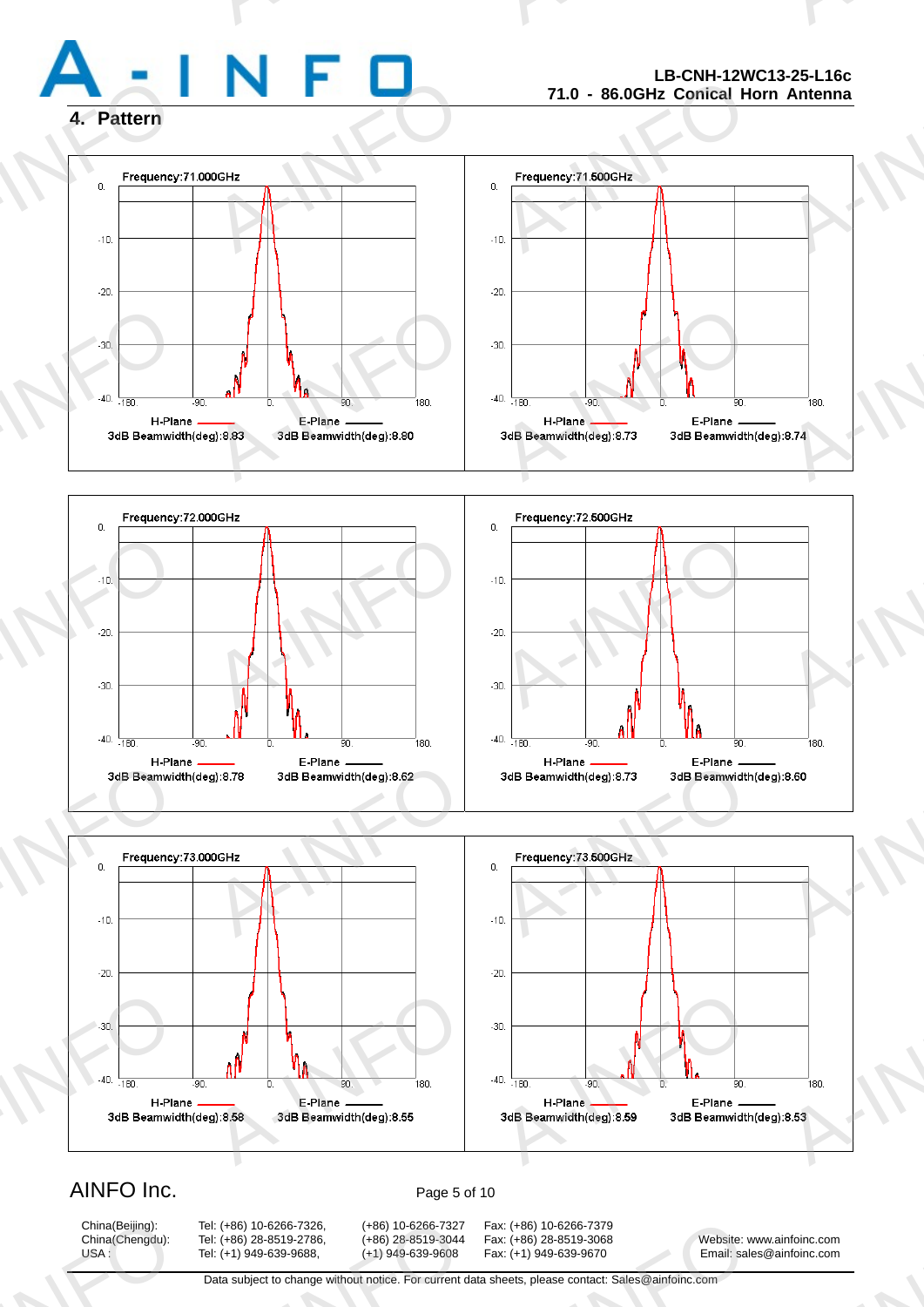### **LB-CNH-12WC13-25-L16c 71.0 - 86.0GHz Conical Horn Antenna**

A-INFO

A-INFORMATION CONTINUES.







## AINFO Inc. Page 6 of 10

China(Beijing):<br>China(Chengdu):<br>USA :

China(Beijing): Tel: (+86) 10-6266-7326, (+86) 10-6266-7327 Fax: (+86) 10-6266-7379 A: (+86) 10-6266-7326, (+86) 10-6266-7327<br>A: (+86) 28-8519-2786, (+86) 28-8519-3044<br>A: (+1) 949-639-9688, (+1) 949-639-9608<br>Data subject to change without notice. For current d

x: (+86) 10-6266-7379<br>x: (+86) 28-8519-3068<br>x: (+1) 949-639-9670 Email: sale<br>heets, please contact: Sales@ainfoinc.com

China(Chengdu): Tel: (+86) 28-8519-2786, (+86) 28-8519-3044 Fax: (+86) 28-8519-3068 Website: www.ainfoinc.com USA : Tel: (+1) 949-639-9688, (+1) 949-639-9608 Fax: (+1) 949-639-9670 Email: sales@ainfoinc.com infoinc.com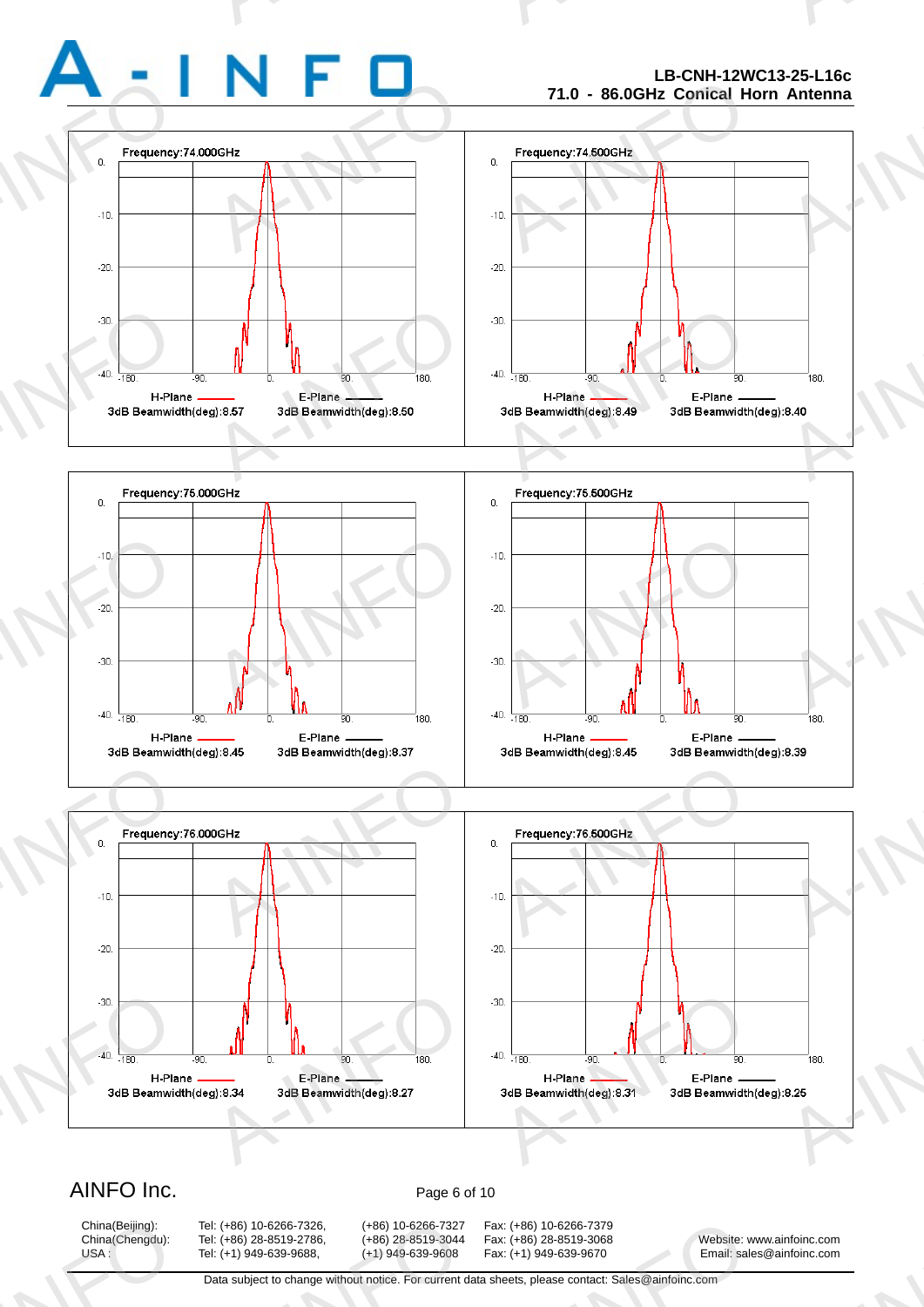### **LB-CNH-12WC13-25-L16c 71.0 - 86.0GHz Conical Horn Antenna**

A-INFO

A-INFORMATION CONTINUES.







### AINFO Inc. Page 7 of 10

China(Beijing):<br>China(Chengdu):<br>USA :

China(Beijing): Tel: (+86) 10-6266-7326, (+86) 10-6266-7327 Fax: (+86) 10-6266-7379 A: (+86) 10-6266-7326, (+86) 10-6266-7327<br>A: (+86) 28-8519-2786, (+86) 28-8519-3044<br>A: (+1) 949-639-9688, (+1) 949-639-9608<br>Data subject to change without notice. For current d

x: (+86) 10-6266-7379<br>x: (+86) 28-8519-3068<br>x: (+1) 949-639-9670 Email: sale<br>heets, please contact: Sales@ainfoinc.com

China(Chengdu): Tel: (+86) 28-8519-2786, (+86) 28-8519-3044 Fax: (+86) 28-8519-3068 Website: www.ainfoinc.com USA : Tel: (+1) 949-639-9688, (+1) 949-639-9608 Fax: (+1) 949-639-9670 Email: sales@ainfoinc.com infoinc.com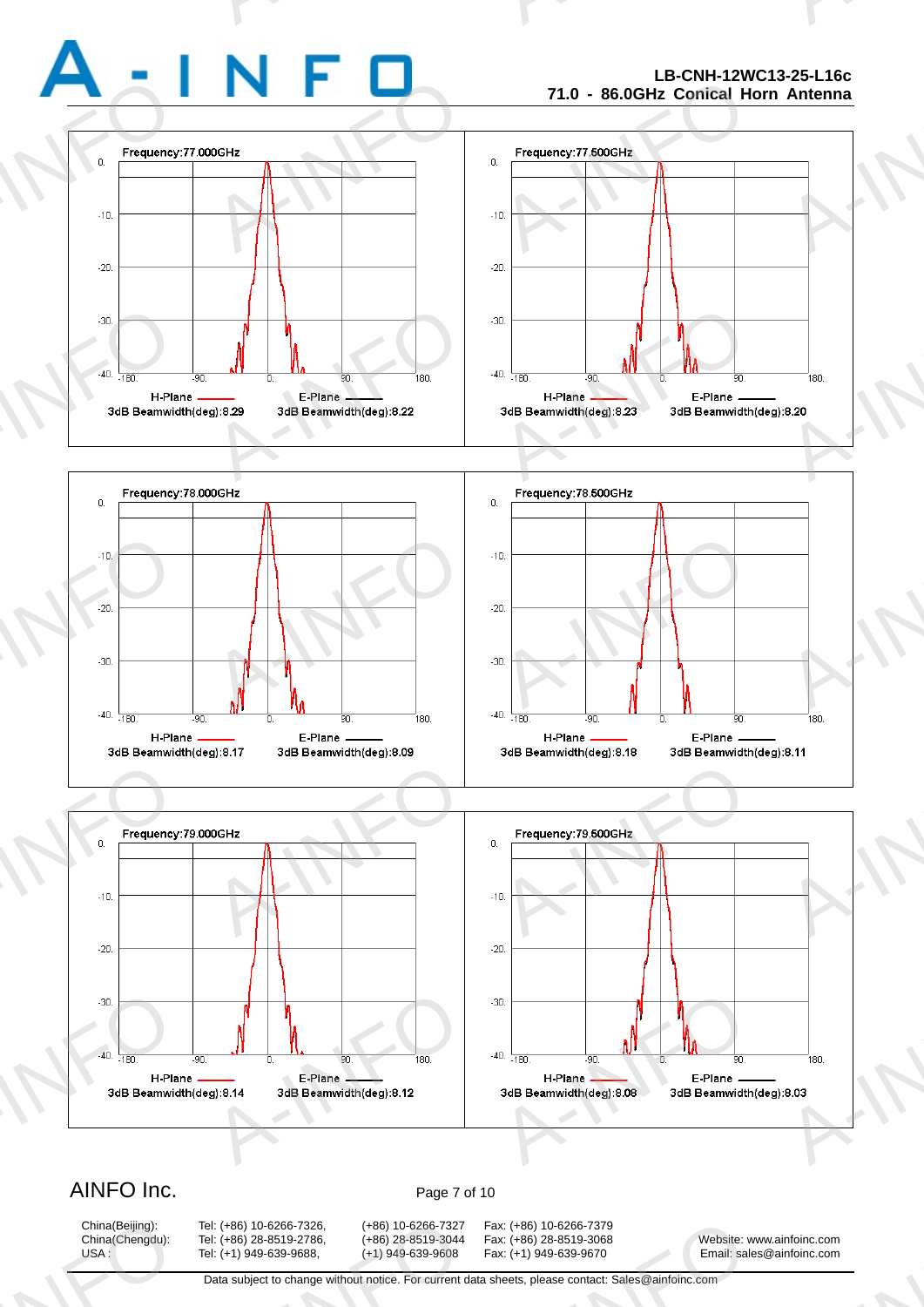### **LB-CNH-12WC13-25-L16c 71.0 - 86.0GHz Conical Horn Antenna**

A-INFO

A-INFORMATION CONTINUES.







## AINFO Inc. Page 8 of 10

China(Beijing):<br>China(Chengdu):<br>USA :

China(Beijing): Tel: (+86) 10-6266-7326, (+86) 10-6266-7327 Fax: (+86) 10-6266-7379 A: (+86) 10-6266-7326, (+86) 10-6266-7327<br>A: (+86) 28-8519-2786, (+86) 28-8519-3044<br>A: (+1) 949-639-9688, (+1) 949-639-9608<br>Data subject to change without notice. For current d

x: (+86) 10-6266-7379<br>x: (+86) 28-8519-3068<br>x: (+1) 949-639-9670 Email: sale<br>heets, please contact: Sales@ainfoinc.com

China(Chengdu): Tel: (+86) 28-8519-2786, (+86) 28-8519-3044 Fax: (+86) 28-8519-3068 Website: www.ainfoinc.com USA : Tel: (+1) 949-639-9688, (+1) 949-639-9608 Fax: (+1) 949-639-9670 Email: sales@ainfoinc.com infoinc.com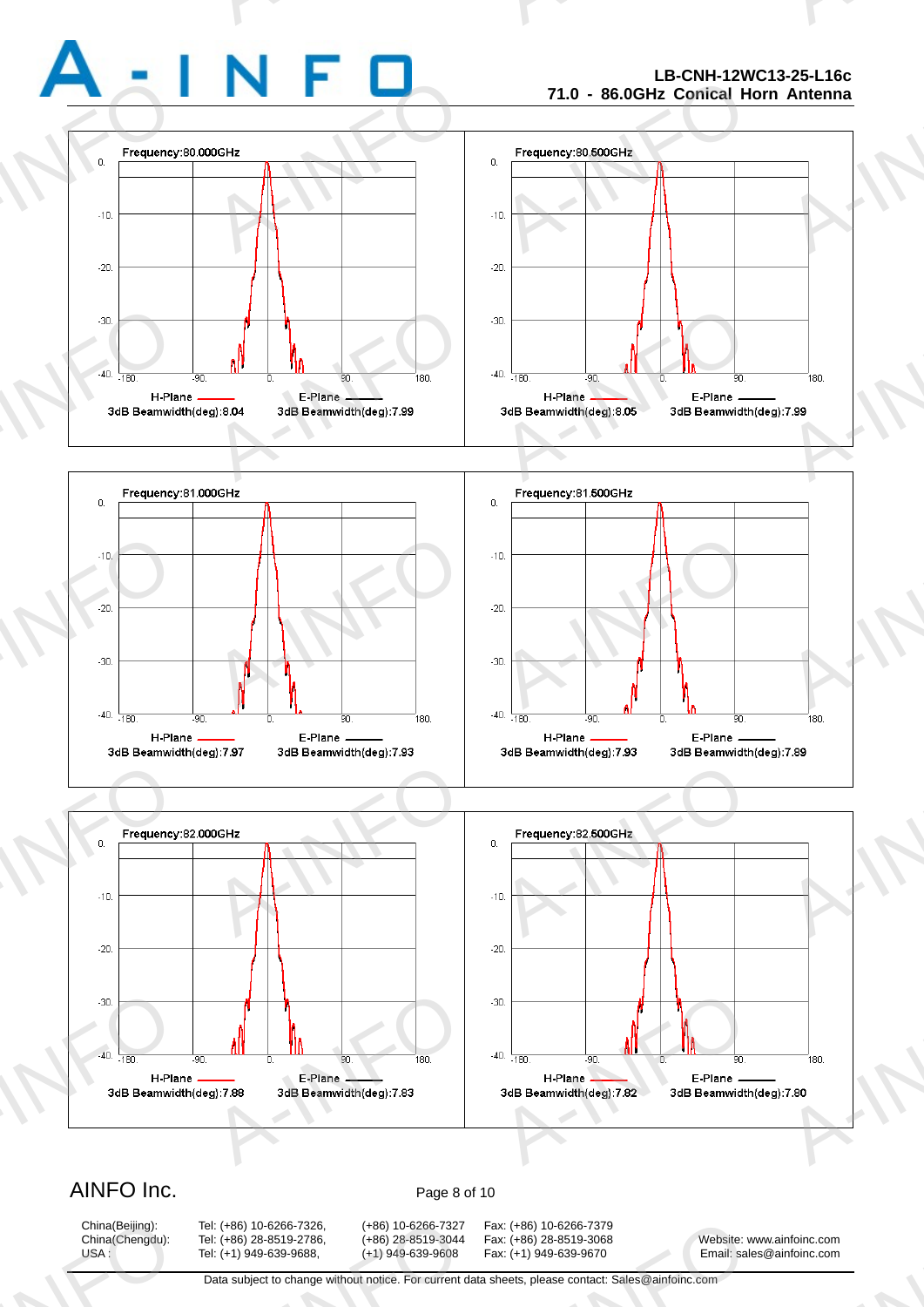### **LB-CNH-12WC13-25-L16c 71.0 - 86.0GHz Conical Horn Antenna**

A-INFO

A-INFORMATION CONTINUES.







## AINFO Inc. Page 9 of 10

China(Beijing):<br>China(Chengdu):<br>USA :

China(Beijing): Tel: (+86) 10-6266-7326, (+86) 10-6266-7327 Fax: (+86) 10-6266-7379 A: (+86) 10-6266-7326, (+86) 10-6266-7327<br>A: (+86) 28-8519-2786, (+86) 28-8519-3044<br>A: (+1) 949-639-9688, (+1) 949-639-9608<br>Data subject to change without notice. For current d

x: (+86) 10-6266-7379<br>x: (+86) 28-8519-3068<br>x: (+1) 949-639-9670 Email: sale<br>heets, please contact: Sales@ainfoinc.com

China(Chengdu): Tel: (+86) 28-8519-2786, (+86) 28-8519-3044 Fax: (+86) 28-8519-3068 Website: www.ainfoinc.com USA : Tel: (+1) 949-639-9688, (+1) 949-639-9608 Fax: (+1) 949-639-9670 Email: sales@ainfoinc.com infoinc.com